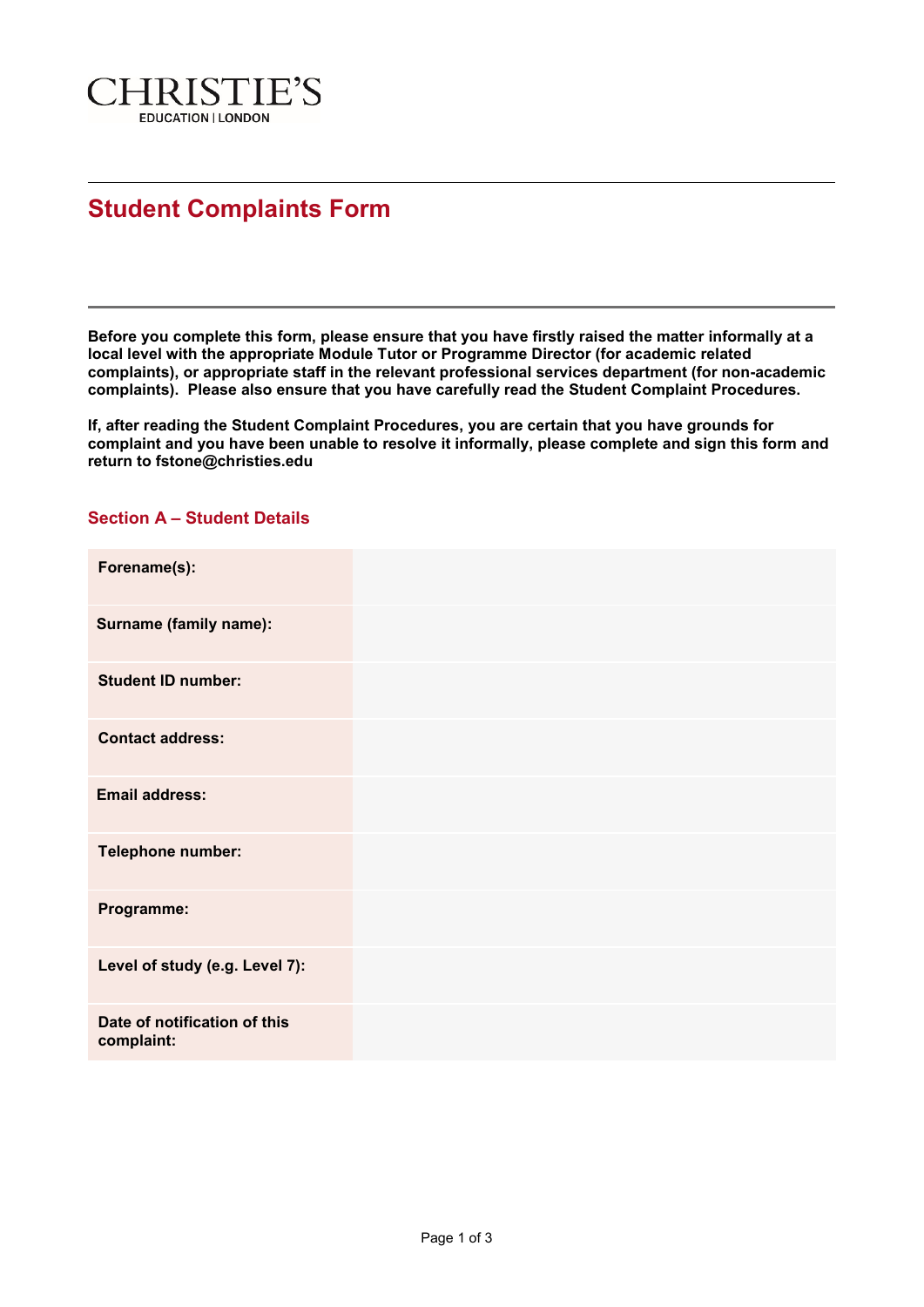## **Section B – Details of Complaint**

**Please outline clearly and concisely what you are complaining about and why. Attach any relevant supporting evidence.**

**Please indicate the remedy you are seeking as a resolution to your complaint.**

## **Section C – Informal Resolution**

Has this appeal been raised informally first with the appropriate Module Tutor or Programme Director (for academic related complaints), or appropriate staff in the relevant professional services department (for nonacademic complaints)?

 $No -$ 

Prior to completing this form please ensure that you have attempted to resolve the matter informally with the appropriate Module Tutor or Programme Director (for academic related complaints), or appropriate staff in the relevant professional services department (for non-academic complaints).

Yes – If 'Yes', with whom was it discussed?

| Name of staff member:                                   |  |
|---------------------------------------------------------|--|
| Post title:                                             |  |
| <b>Programme / Professional</b><br>services department: |  |
| Date discussed:                                         |  |